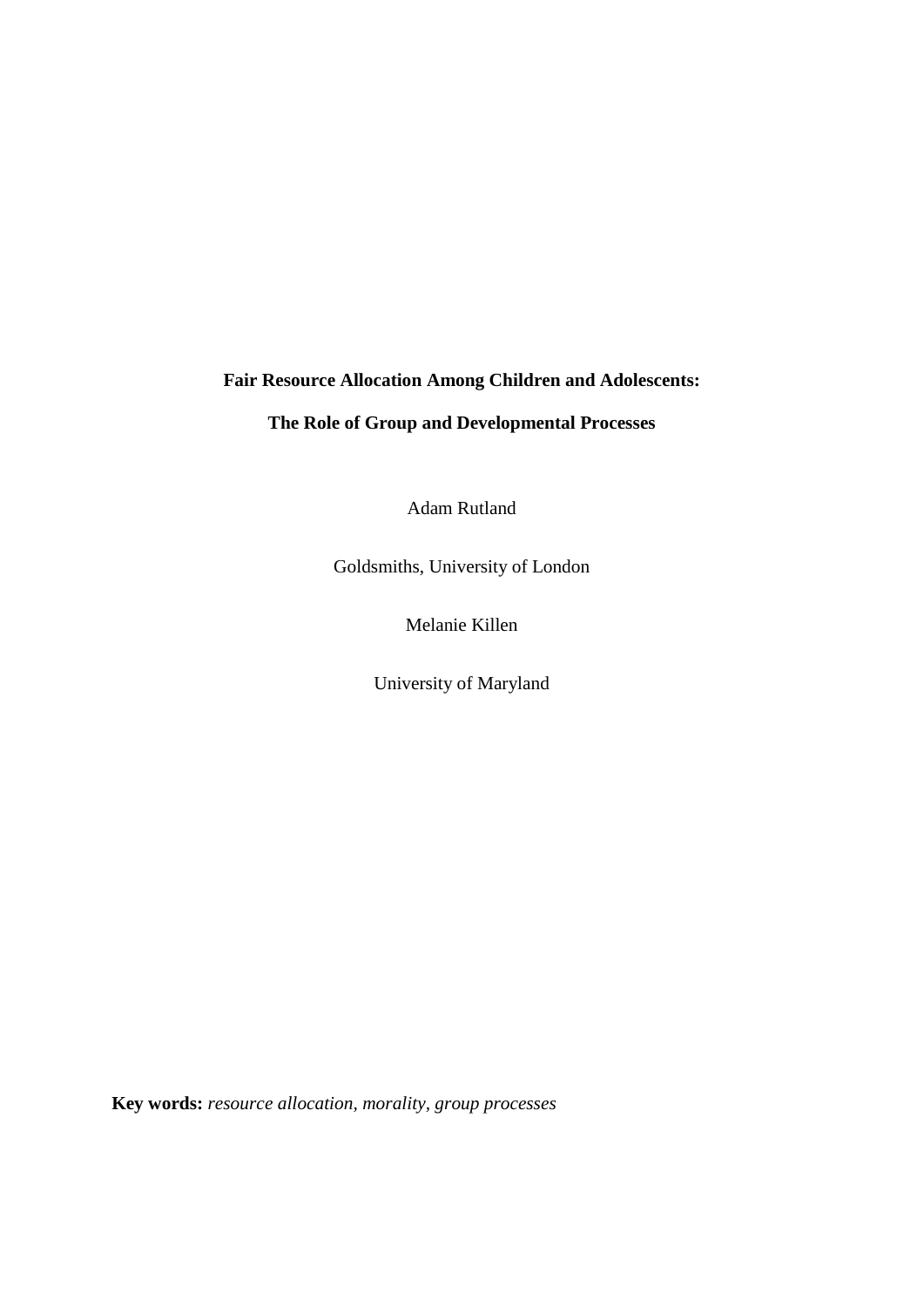### **Abstract**

The fair exchange of resources provides a basis for developing morality, yet research has rarely examined the role of group processes that are central to children's world. In this article, we describe a new perspective as well as research demonstrating that group processes play a key role in the fair allocation of resources among children and adolescents. We contend that when children allocate resources, group processes and moral judgments are relevant, a developmental shift occurs in children's ability to coordinate moral and group concerns, and group processes contribute to intergroup bias regarding allocations but also to efforts to consider the status of disadvantaged groups. Our perspective informs efforts to reduce prejudice as well as increase fairness and equality in situations in which group processes are relevant for allocating resources fairly.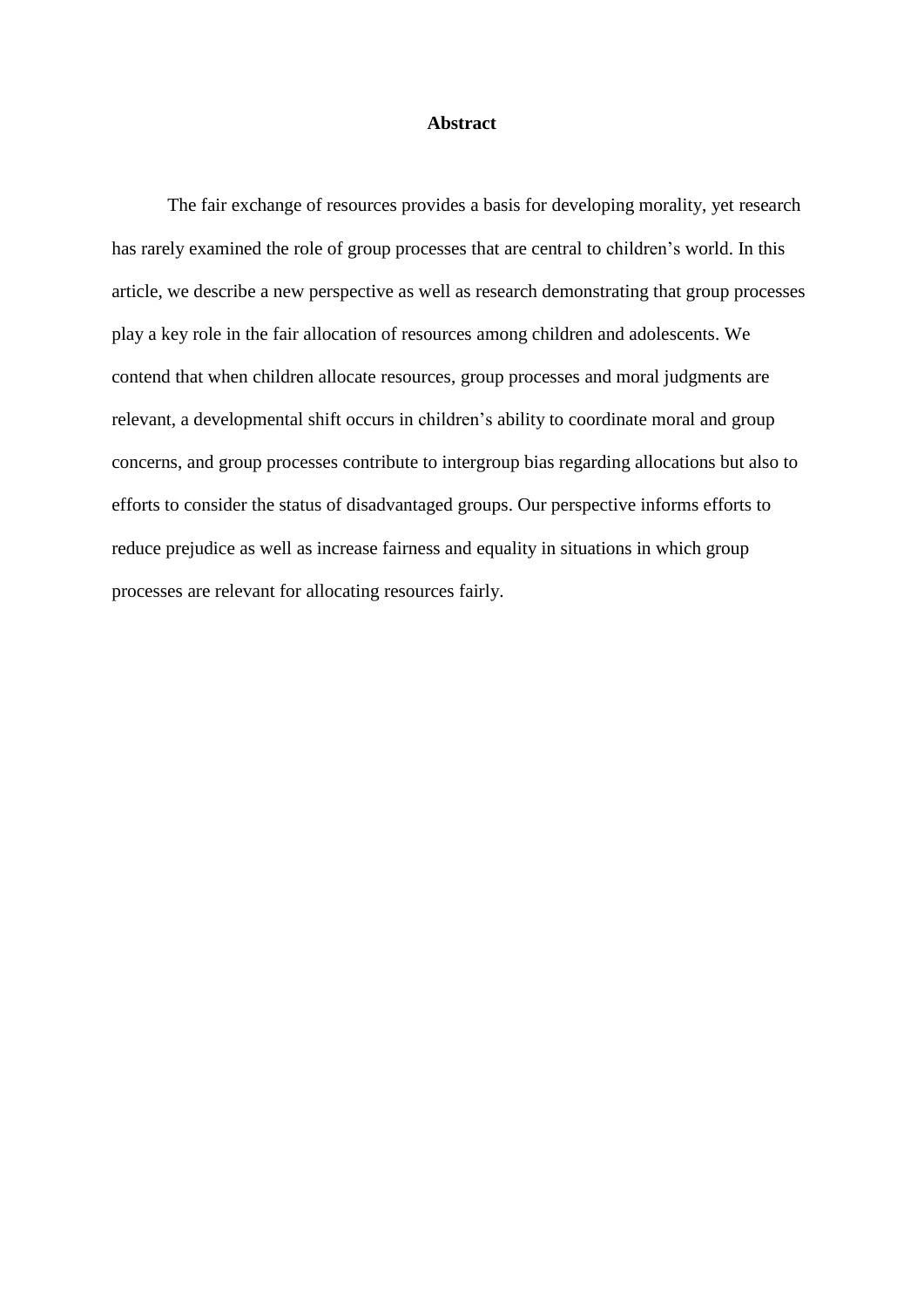The fair allocation of resources is a central concept in theories of morality and has been widely studied in social science research, including psychology, sociology, and behavioral economics, as well as in related fields such as moral philosophy. Within the field of developmental science, the fair exchange of resources is fundamental to the *development* of morality. How individuals divide resources, evaluate the legitimacy of claims to resources, consider different legitimate claims , claim ownership, and prioritize fairness in allocation contexts is part of social life from early childhood into adulthood. Through exchanges over development, children and adolescents engage in processes that involve negotiating and compromising resources that contribute to acquiring concepts central to allocating resources fairly, such as equality, merit, need, and equity [\(1,](#page-14-0) [2\)](#page-14-1).

However, until recently, developmental science research has devoted little attention to the role of group processes (processes that occur when social categories are salient within an intergroup context) in relation to the fair distribution of resources. Allocating resources involves more than moral judgments; group processes are also part of deliberations concerning who gets how much and why. In fact, the role of group processes affects children's social and moral development in many ways, starting in early childhood. In this article, we make three points: Group processes are relevant for decisions regarding the fair allocation of resources; the coordination of moral and group concerns when deciding about allocating resources shifts from childhood to adolescence; and group processes contribute not only to displays of intergroup bias when allocating resources (reflecting biased attitudes) but also to efforts to rectify social inequalities and consider disadvantaged group status (awareness of group status and group identity for ensuring social equality). To make these points, we draw on our developmental theoretical model to describe research on the role of group processes in the fair allocation of resources, and touch on how group processes can both foster and hinder children's and adolescents' efforts to allocate resources fairly [\(3-5\)](#page-14-2).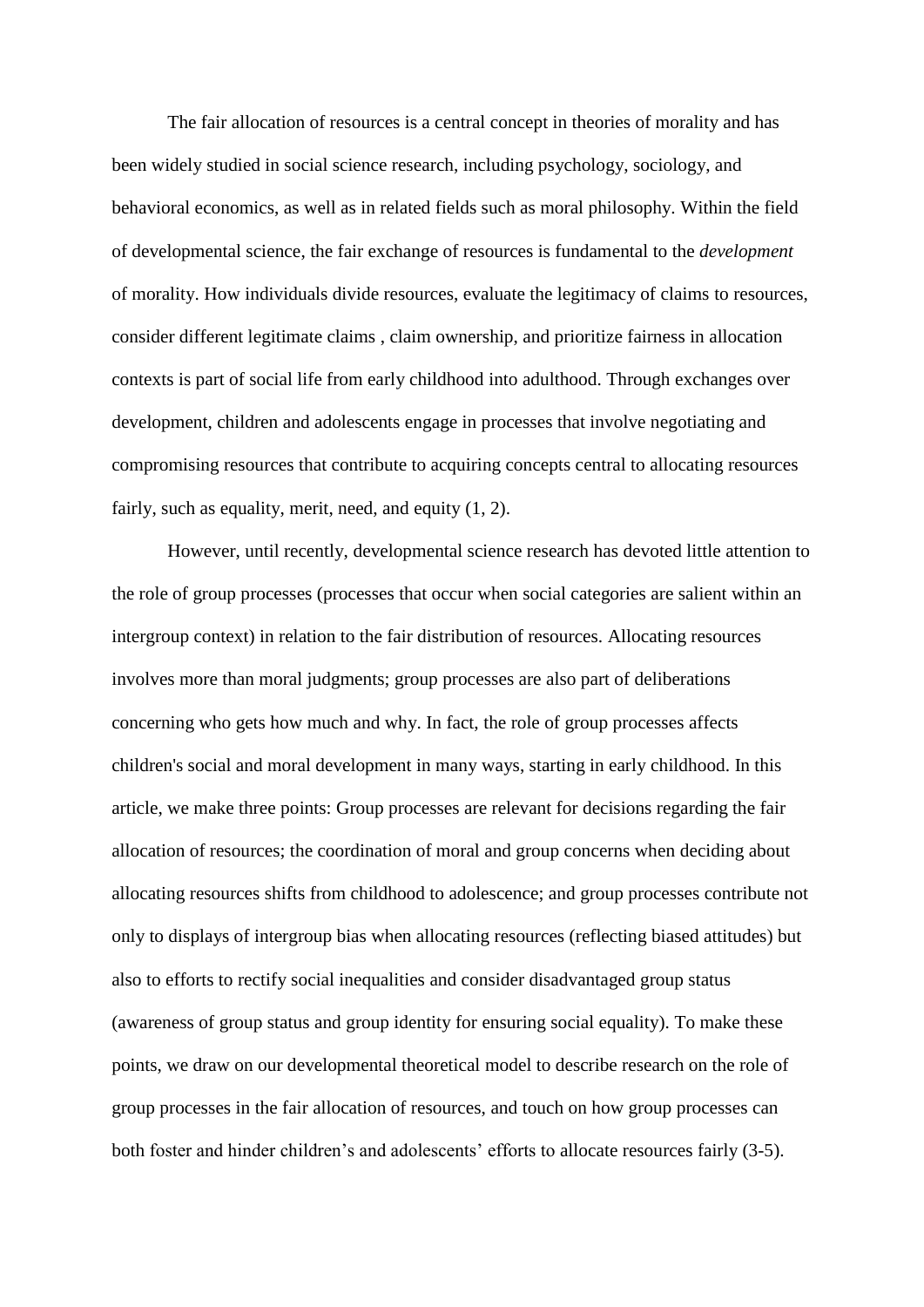#### **Group Processes Are Relevant for Allocating Resources Fairly**

Individual moral decisions by children and adolescents, including those about allocating resources fairly, occur within contexts that require considering group processes. These processes include interpersonal friendships, which are known to influence children's moral decision making and sharing behavior [\(6\)](#page-14-3). We know less about group processes when social categories (e.g., gender, race, ethnicity) are salient, and when children have to weigh both ingroup and outgroup considerations when deciding how to allocate resources.

These processes involve *group identification* with social categories that emerge at a young age [\(7,](#page-14-4) [8\)](#page-14-5), contributing to how we position ourselves in the social world and to whom we are loyal [\(9,](#page-15-0) [10\)](#page-15-1); understanding *group norms* [\(11,](#page-15-2) [12\)](#page-15-3), allowing us to reflect on mutual values that define acceptable attitudes or behaviors within and between groups; and knowledge of *group status* so we pay attention to social inequalities and disadvantaged status based on group membership [\(13,](#page-15-4) [14\)](#page-15-5). Allocating resources fairly is typically perceived as a moral duty, yet group processes add complexity to this decision-making process.

Children affiliate with groups early and these group identities significantly influence the development of their intergroup biases [\(e.g., 15\)](#page-15-6). In addition, group norms matter. Supporting a norm of exclusion or a norm of inclusion is related to either promoting more negative or more positive attitudes toward the outgroup, respectively, and stronger group identification is related to more intergroup bias [\(16-18\)](#page-16-0). From age 5, children are sensitive to the status of social groups, and awareness that their group holds high status increases the tendency to be biased to the ingroup, make judgments about exclusion, and reason using social conventions rather than morality when justifying these judgments [\(13,](#page-15-4) [14,](#page-15-5) [19\)](#page-16-1).

We assert that each of these aspects of group processes is related not just to intergroup attitudes but also to moral decision making. Along with the emergence of group processes,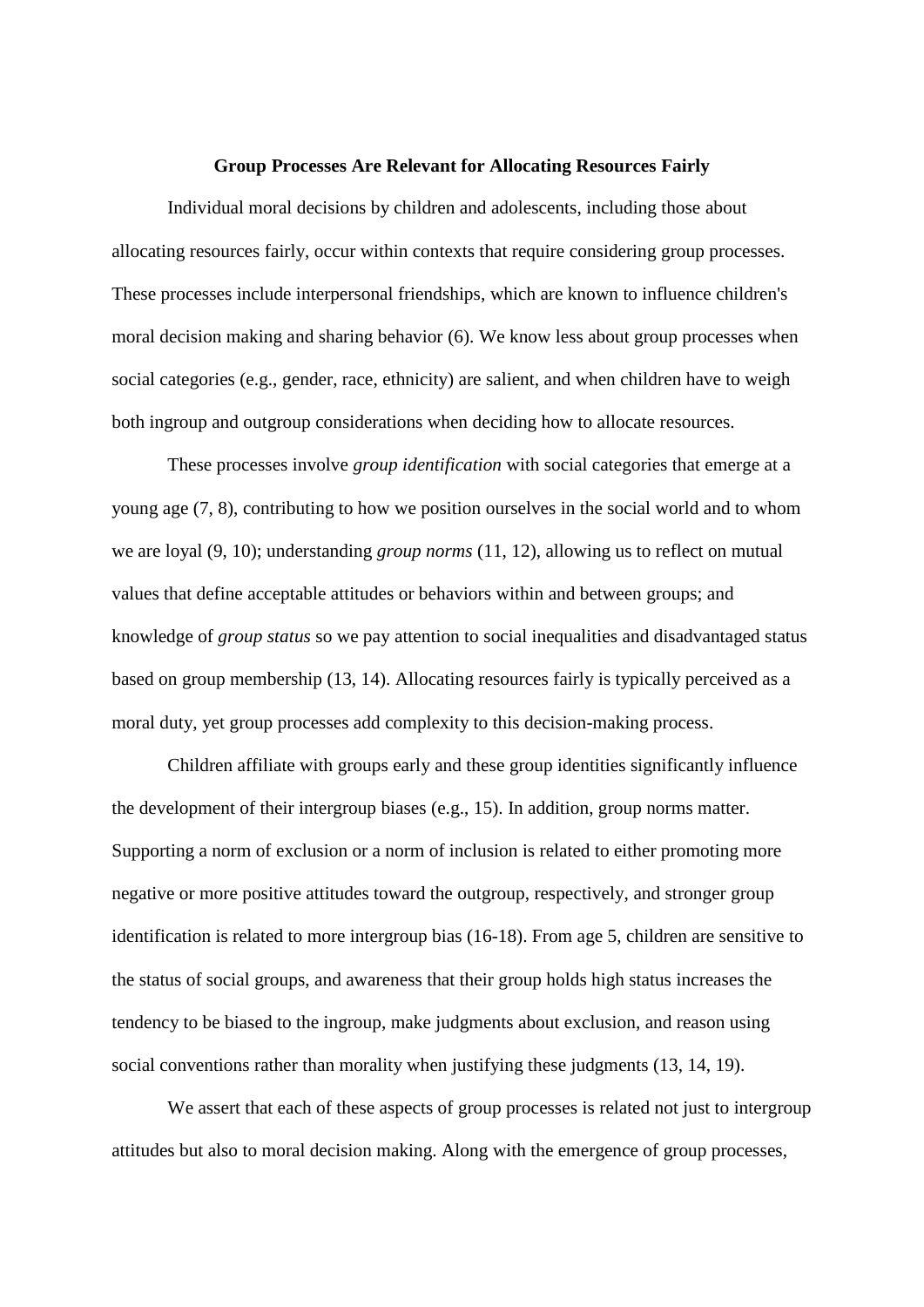moral cognition surfaces early in childhood. Toddlers share spontaneously with others [\(20\)](#page-16-2) and by early childhood, children's moral judgment reflects knowledge about the impartiality and generalizability of moral principles [\(21\)](#page-16-3). Children judge that fairness and equality are not subject to personal preferences (e.g., it is not all right to give all toys to oneself or to only your best friend), and moral judgments become more complex throughout childhood and adolescence.

Yet children are clearly challenged by contexts that involve fair decision making, often prioritizing other considerations. These other considerations are not solely selfish desires as is often assumed when characterizing children's conflicts (e.g., that children are either moral *or* selfish). Rather, with age, other legitimate considerations, such as those about group identity and group loyalty, take priority in certain contexts. One of these contexts is intergroup settings, where group norms are increasingly enforced. For example, young children readily apply conventional norms to peers from their own group but often refrain from doing so when peers are identified as an outgroup [\(22\)](#page-16-4).

Group membership becomes increasingly salient throughout childhood and adolescence, and is often viewed in terms of group functioning. Thus, while children reject purely selfish behavior, acts that support the group are often supported. Group affiliation is a necessary part of social life, creating a sense of community and collective action. Yet prioritizing group membership or group loyalty can directly contradict the moral obligation to allocate resources impartially and fairly. In such contexts, individuals reason that the ingroup needs more resources to function well and maintain a sense of group identity. Children recognize moral necessities but, depending on the salience of group identification or the nature of the resources, they also find decisions about allocating intergroup resources difficult for reasons related to group loyalty and identity.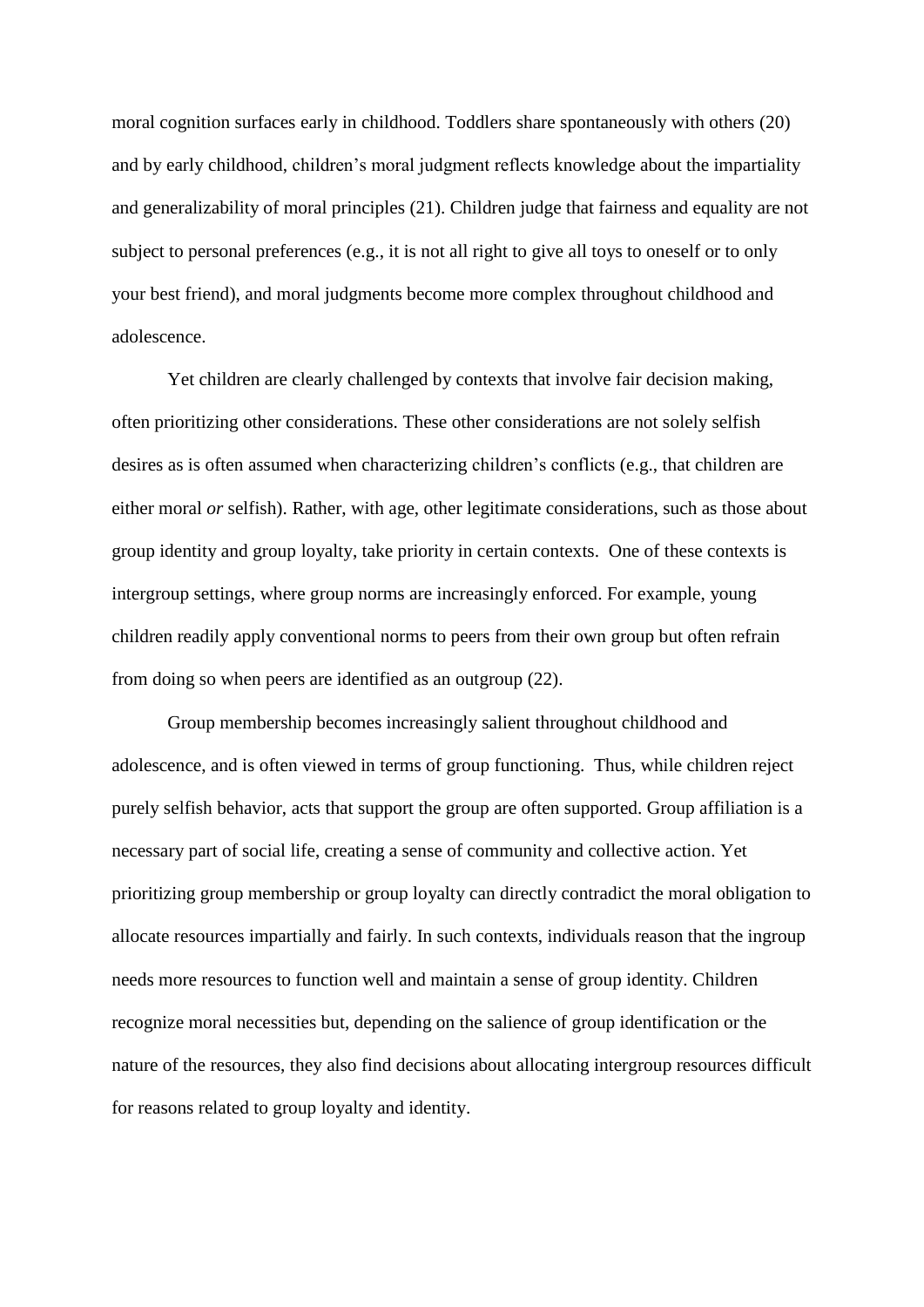While much of the research on moral development, including studies on allocating resources fairly, has examined the role of societal norms (e.g., the role of authority, punishment, or conventions on morality; see [1,](#page-14-0) [2\)](#page-14-1), fewer studies have looked at how group processes result in biases or changes in moral decision making [\(5\)](#page-14-6). To some extent, this lack of focus on group processes was because intergroup attitudes were considered the province of adulthood; knowledge about group status and norms was assumed to emerge in adulthood, not childhood. Two lines of research changed this focus: developmental intergroup studies, which revealed that young children are aware of status hierarchies and group norms around gender, race, and ethnicity; and research on morality, which demonstrated that even young children, not just adolescents, hold strong beliefs about fairness and equality [AU: I'm not clear on what the parenthetical phrase refers to]).

The social reasoning developmental (SRD) perspective reflects these new lines of research by integrating morality and group processes into a theory to investigate children's moral decision making in intergroup contexts [\(4,](#page-14-7) [5,](#page-14-6) [23\)](#page-16-5). Drawing on developmental approaches to social identity [\(24\)](#page-17-0) and group dynamics [\(11\)](#page-15-2), and in conjunction with social domain theory [\(25,](#page-17-1) [26\)](#page-17-2), the SRD perspective provides a guide for investigating moral and social-cognitive reasoning in the context of group processes. The SRD model contends that from early childhood, individuals increasingly reason about social relations while simultaneously considering issues of morality (fairness, equality, and rights), group processes (group identification, group norms, and status hierarchies), and psychological perspectives of the self and others (autonomy and mental state knowledge). Using this model, researchers have demonstrated how these concerns exist simultaneously when individuals decide about social inclusion and exclusion [\(5,](#page-14-6) [23\)](#page-16-5). More recently, research has supported this model, demonstrating that, with age, children and adolescents reason about resource allocation while simultaneously considering issues of morality and group processes.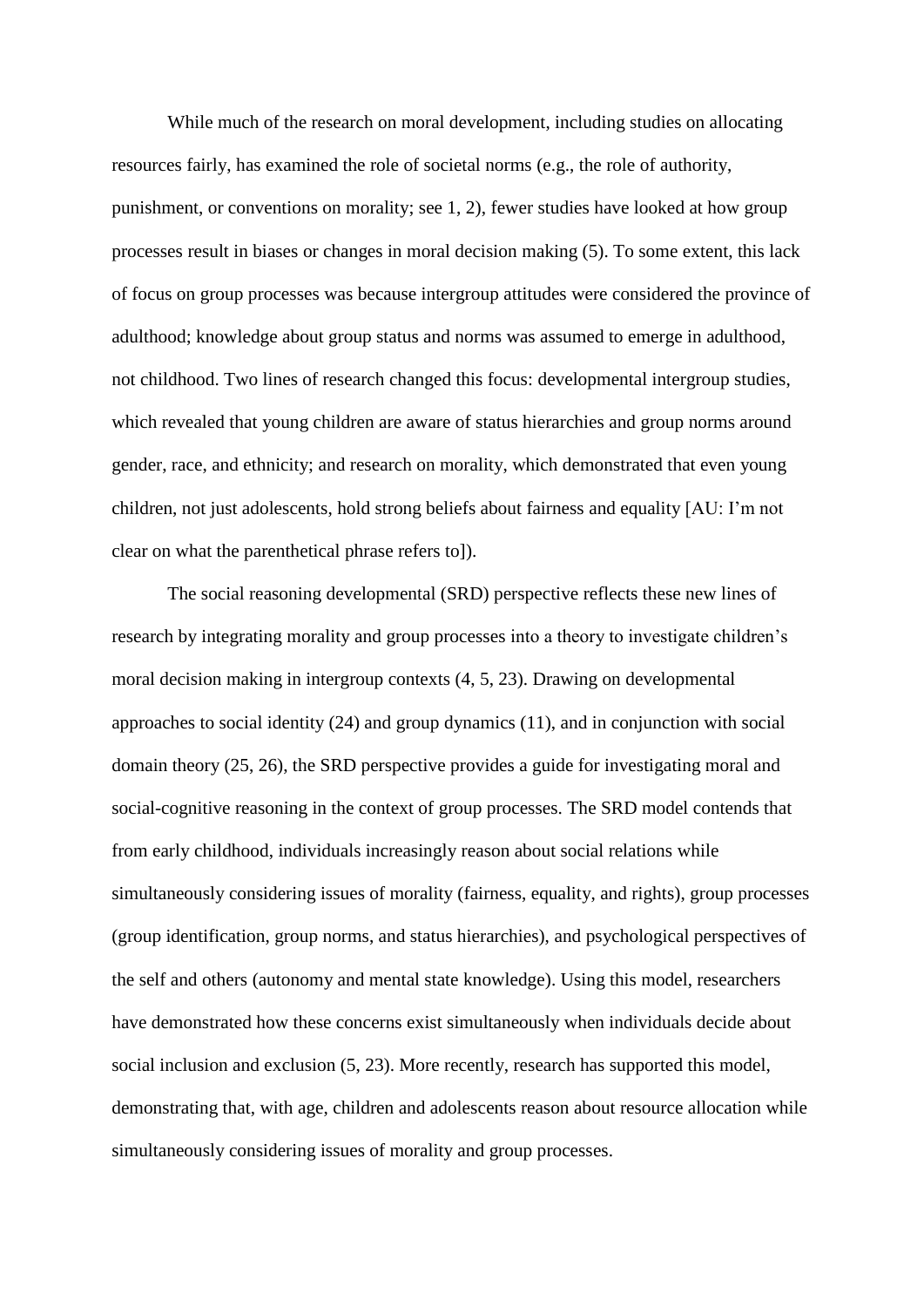#### **Age-Related Changes Regarding Allocating Resources**

In research on resource allocation, ingroup concerns prevail in several contexts; as a result, children discriminate by distributing resources to benefit their own group at the expense of an outgroup [\(27-30\)](#page-17-3). Yet recent studies have identified important developmental trends in how individuals weigh concerns over moral and group processes when allocating resources.

In one study [\(31\)](#page-17-4), young children did not always favor ingroup peers when considering how to allocate resources. When preschool-age children evaluated resource allocation norms held by peer groups (i.e., a norm that supported dividing equally *or* a norm that supported dividing to benefit the ingroup), they were more negative about ingroup members who deviated from a group norm of equality than a group norm of inequality. Children used fairness reasoning to support their rejection of an ingroup member who wanted to distribute unequally (benefitting the ingroup). This suggests that preschoolers prioritize fairness over ingroup concerns. Between 3½ and 6 years, children differentiated their view about the ingroup member's deviant act to distribute unequally from their expectations of what the group would like (more resources for their own group). This ability to differentiate the self's evaluation of group allocations from the group's preferences may be related to the emergence in early childhood of false belief theory of mind, the ability to recognize that others' intentions, beliefs, and desires may differ from one's own [\(32\)](#page-18-0).

To extend this point, from approximately 7 to 8 years, children develop a theory of social mind [\(33-35\)](#page-18-1): They begin to appreciate that the *emotions* and *intentions* they attribute to individuals or groups within social relationships are not always the same as those held by the self [\(36\)](#page-18-2). These social-cognitive developments contribute to a more advanced understanding of groups and how they function, and the ability from middle childhood to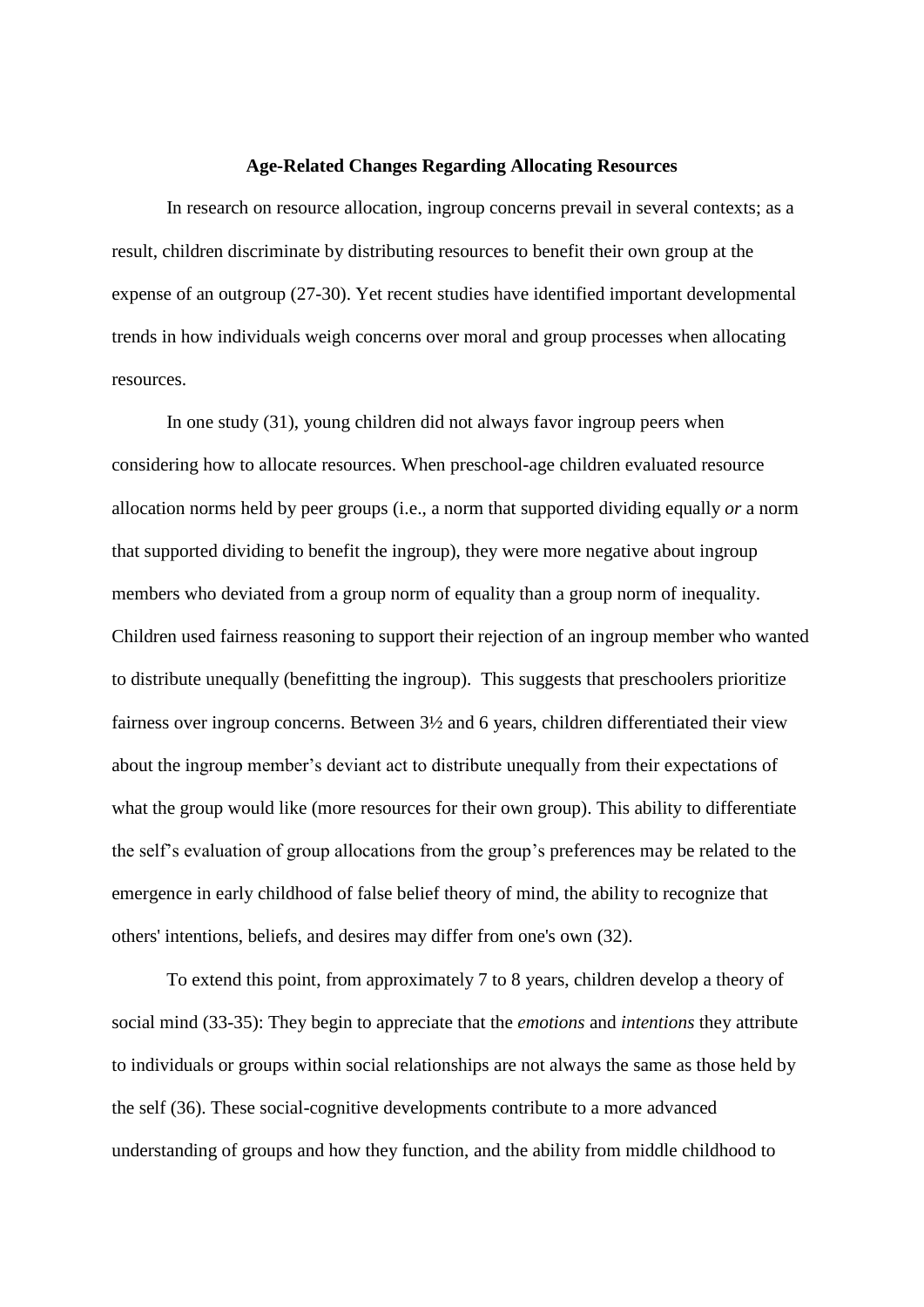differentiate one's own viewpoint from that held by groups when deciding how to allocate resources [\(37\)](#page-18-3). From this developmental point, as children become adolescents they begin to reflect on many group norms at different levels when deciding how to allocate resources. In a recent study those in middle childhood, as opposed to adolescence, were influenced by their own group's competitive norms and paid little attention to a generic cooperative norm when allocating resources [\(38\)](#page-18-4).

To illustrate this point, researchers established a generic norm by telling children and adolescents about two versions of a national art gathering—the United Kingdom National Art Competition (competitive generic norm) and the United Kingdom Charity Art Event (cooperative generic norm). The study established the ingroup norm for the competition by telling students that their team had a secret message for its members that was cooperative (sharing resources with all groups) or competitive (maximizing resources for the ingroup). Children showed significantly more in-group bias in their allocations than did adolescents when the in-group norm was competitive and the generic norm was cooperative (see Figure 1). This indicated that, with age, there was increasing attention to both the in-group norm and generic norm when deciding to allocate resources. Unlike adolescents, children allocated resources consistent with the competitive in-group norm even when the larger generic norm was cooperative, revealing a lack of recognition that their own group goal was inconsistent with the larger cooperative goal underlying the allocation decision.

A more extensive examination of age-related changes in children's and adolescents' evaluations and reasoning surrounding fairly allocating resources revealed a developmental shift in how individuals coordinate moral (equal allocation of resources) and group (gender) concerns. Researchers investigated how individuals evaluated ingroup and outgroup members who challenged group norms that supported either an equal allocation of resources or an unequal allocation [\(39;](#page-19-0) see Table 1). For example, when a group had to decide whether to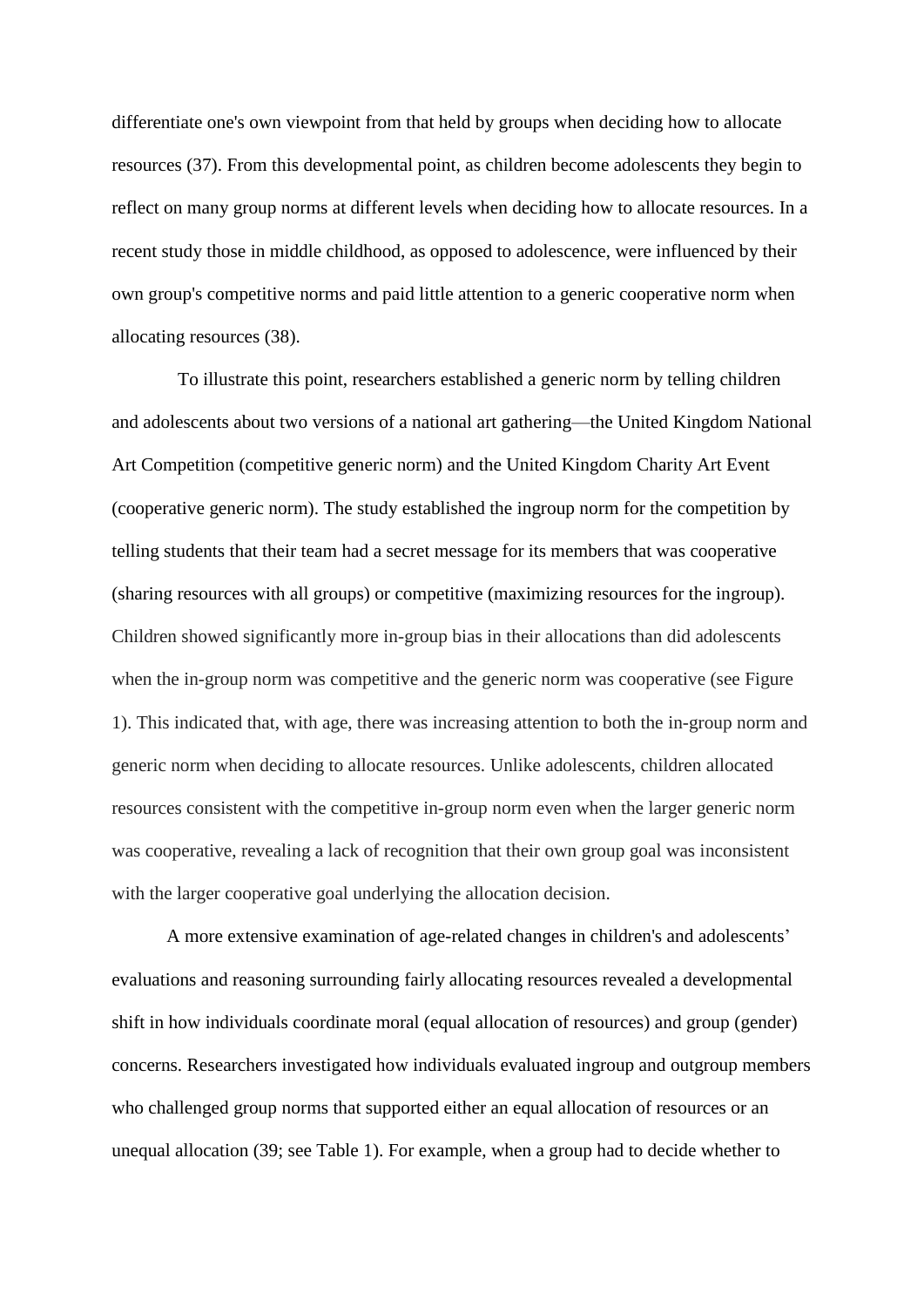give the same amount of resources to two groups (boys' and girls' groups) or more for the ingroup, participants were asked whether they supported an in-group member who went against the group norm by supporting equal (if the group wanted to be unequal) or unequal (if the group wanted to be equal) allocations. Nine- to 13-year-olds were asked how much they favored the in-group member who rejected the group norm about how to divide resources. Consistent with the SRD model, with age, participants were more likely to consider the group goals of their ingroup and to recognize that groups would like someone who wanted to help the ingroup by distributing more resources to themselves.

Adolescents typically justified their evaluations by referring to issues of group functioning ("They would like how she wants her group to get more money") and personal choice ("He has his personal opinions"). Yet 9-year-olds used moral justifications almost exclusively when explaining why they thought it was wrong for the deviant to allocate resources unequally ("He is just being greedy, which is not fair."). Group concerns become highly salient by adolescence, which can be adaptive in an increasingly complex world of peers in which social exclusion from groups can have negative psychological consequences; the result can mean that youth prioritize group concerns over moral ones in some contexts.

As we discussed with younger children (31), with age, participants differentiated their own view of the best decision (dividing up equally) from what they expected the group would want. Younger participants expected that the group would make the same judgment as they would individually, which was to divide the resources equally. In this context, unlike the one for younger children, older youth considered more variables and reasoned more, reflecting a coordination of perspectives.

### **Knowledge About Group Processes Contributes to Efforts to Rectify Social Inequalities**

The context for much of resource allocation involves distributions to groups with differing statuses, so group status and equity are relevant concepts in studying fair resource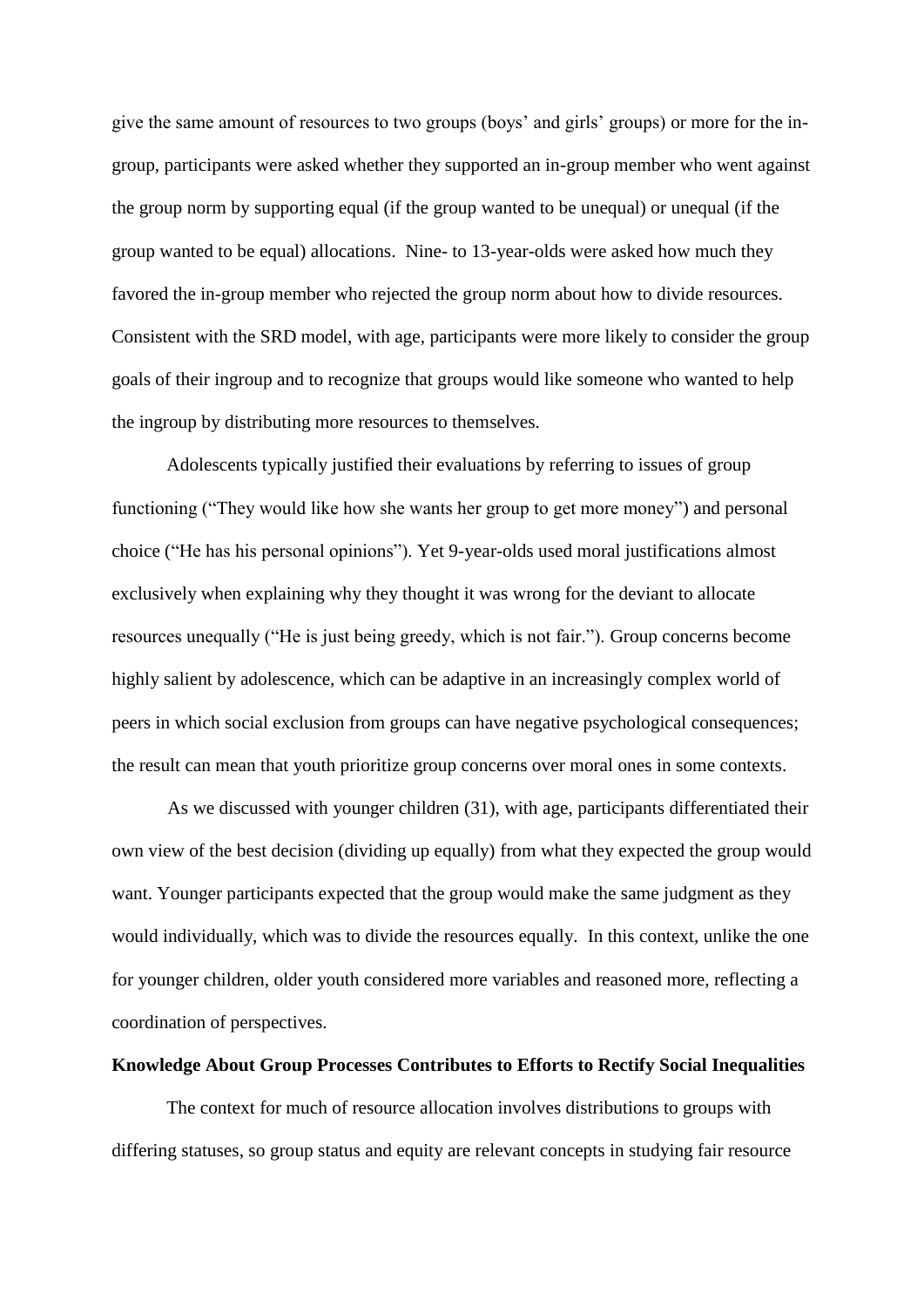allocation. We propose that when individuals consider disadvantaged status when deciding how to allocate resources, the role of group membership becomes part of the decision. In society, social inequalities often come from differences in social status, with resources distributed unequally to high- and low-status groups [\(40\)](#page-19-1). Individuals' awareness of social status and inequalities comes from knowledge of group processes, which develops early. Research into the emergence of fairness in the context of dyadic, triadic, and group interactions has paid little attention to the role of social status when examining fair allocation of resources. We contend that as children become aware of social hierarchies and social status, they focus on social inequalities and disadvantaged status based on group membership, using moral reasoning when prioritizing fairness and social conventional reasoning when prioritizing the status quo.

Recently, researchers investigated how children evaluate social inequalities when deciding how to allocate resources in intergroup contexts [\(41\)](#page-19-2). Considering social inequalities in this context is difficult because in many cases, dividing resources equally perpetuates, or at least fails to correct, social inequality. In a test of whether children consider disadvantaged status when allocating resources, African American and European American kindergartners and fifth graders observed an unequal distribution norm that gave more resources to hospitals frequented by African American or European American children [\(41\)](#page-19-2). Thus, the study presented both racial groups (which differ in terms of their access to hospital resources) as either advantaged or disadvantaged. Children judged the acceptability of an unequal allocation of medical resources on the basis of race, allocated medical supplies, evaluated different strategies for allocating resources, and completed a measure of status awareness (which was the extent to which children associated occupational status – high, low - with race).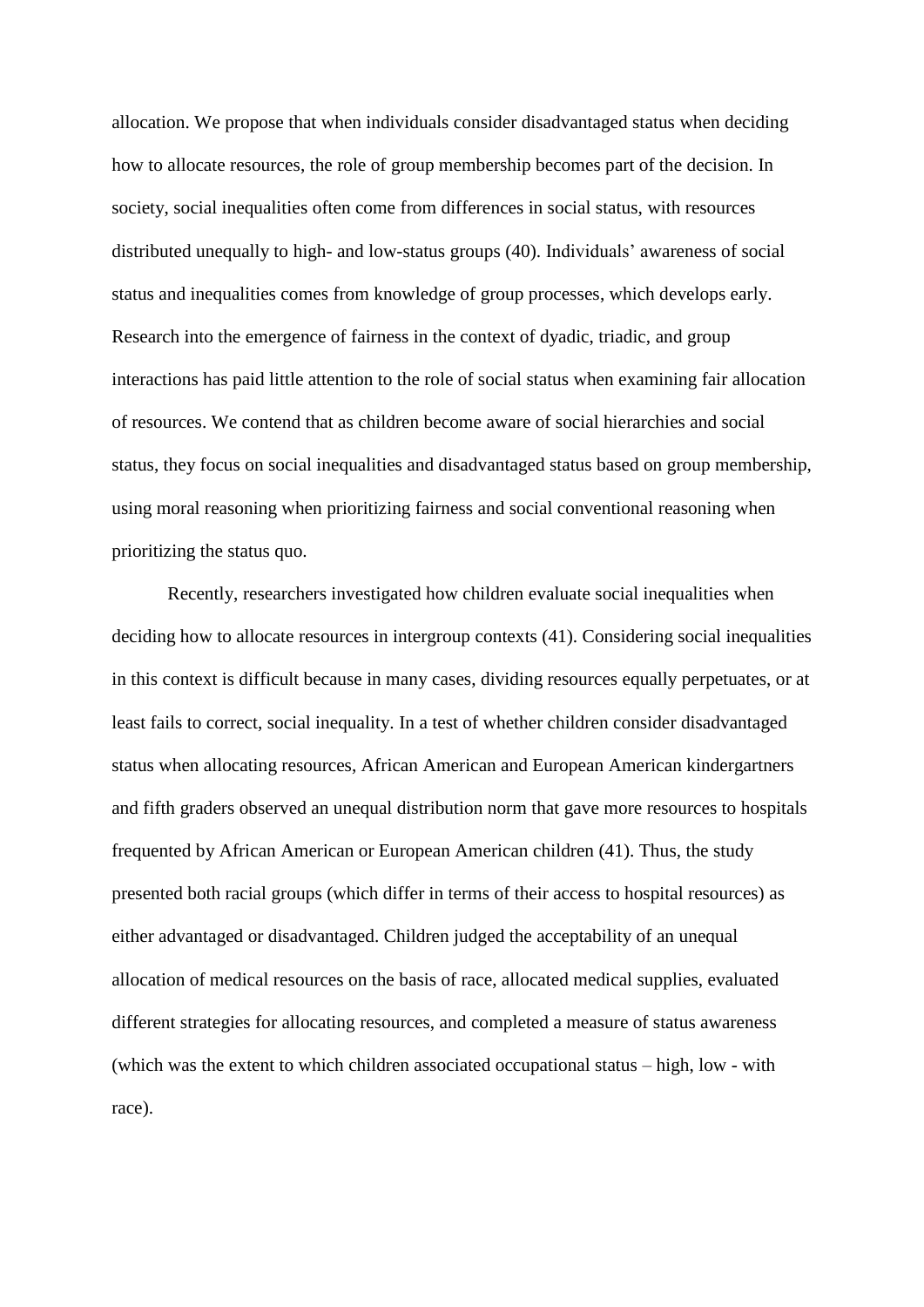With age, children were increasingly aware of disparities in wealth between African Americans and European Americans, and they judged an inequality of medical resource between groups more negatively. Furthermore, with age, children rectified the inequality of resources instead of perpetuating it, but only when African American children were disadvantaged. When European American children were disadvantaged, children did not systematically allocate more resources to one group over another. Thus, as shown in Figure 2, when African American hospitals were disadvantaged, children who viewed inequality as wrong and were aware of wealth disparities in society between the two groups were more likely to rectify than perpetuate the resource inequality (and with age, to reason based on rights).

To determine whether even younger children's allocation decisions reflect social inequalities, researchers  $(42)$  investigated whether children ages  $3 - 8$  years allocated resources to rich and poor fictional characters based on equality (i.e., everybody should receive the same resources irrespective of differences) or equity (i.e., social inequalities should be rectified so everybody receives the same resources). Three- to 4-year-olds considered equity in their judgments about allocations, supporting another peer who allocated more resources to a poor character than a rich one, but nonetheless allocated resources equally when asked to divide resources between a poor and a wealthy character. By contrast, 5- to 6-year-olds rectified the inequality of resources in their actual allocations, and judged both equitable and equal allocations as fair, indicating their developing concern for equity and their ability to coordinate the concerns of equity and equality. Seven- to 8-year-olds focused on rectifying the inequality in their allocations and judgments, and judged equal allocations less positively, demonstrating an increasing concern for rectifying inequalities. These findings indicate that children's concerns for rectifying inequalities begins in early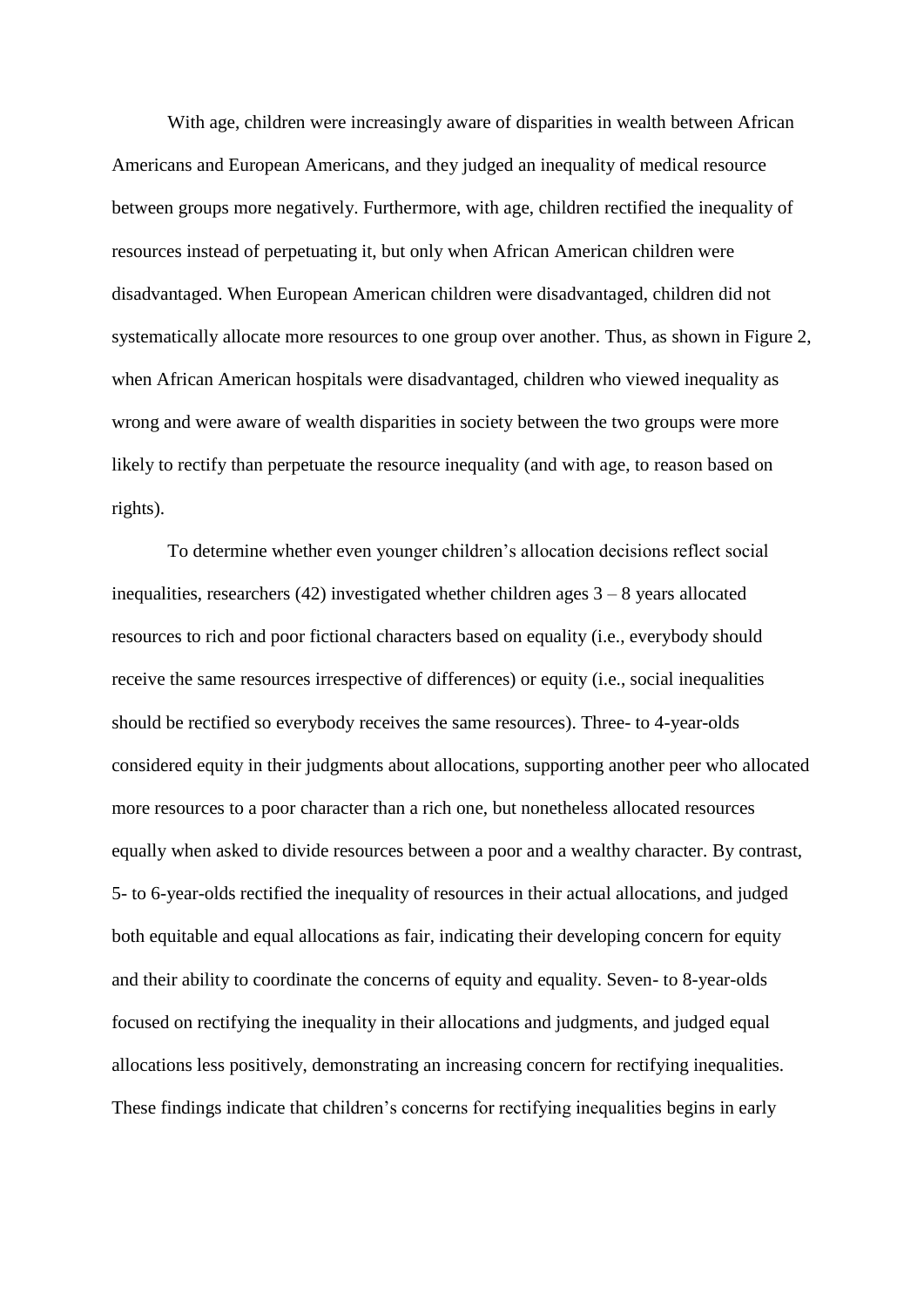childhood and that their ability to coordinate different modes of allocating resources and reasoning about distributing those resources increases between ages 3 and 8 years.

In summary, supporting the SRD perspective, these studies indicate that children's reasoning for their decisions changed with age. Starting from a focus on equality, their reasoning evolved into a more complex notion of equity involving considerations of group processes, such as rectifying previous inequalities and ensuring rights to resources by giving more supplies to a disadvantaged group. Knowledge about group processes contributed to moral judgments about fairness and equality, such as rectifying social inequalities. This new research demonstrates a potentially positive role that group processes play in moral judgments. Thus, knowledge and awareness of group processes can lead to ingroup bias, but also to moral judgments that consider group status and patterns of disadvantaged status.

### **Conclusion**

In this article, we have made a case for considering group and developmental processes when investigating how children develop in their decisions about allocating resources fairly. Group identity, group norms, and social status hierarchies are part of the world of children (and become increasingly salient and differentiated throughout life). Applying the SRD model to fair resource allocation, we have demonstrated that group and developmental processes are part of decisions about allocating resources, and that by middle childhood and adolescence, individuals reject members of their in-group who support allocating resources unequally and rectify social inequalities based on disadvantaged status.

Understanding how people develop the ability to allocate resources is important and urgent because social inequalities have widened and deepened over the past several decades [\(40\)](#page-19-1). Social equality, or creating a society of equals, is both a moral principle and a pressing societal goal, with accompanying challenges [\(43\)](#page-19-4). This new knowledge from developmental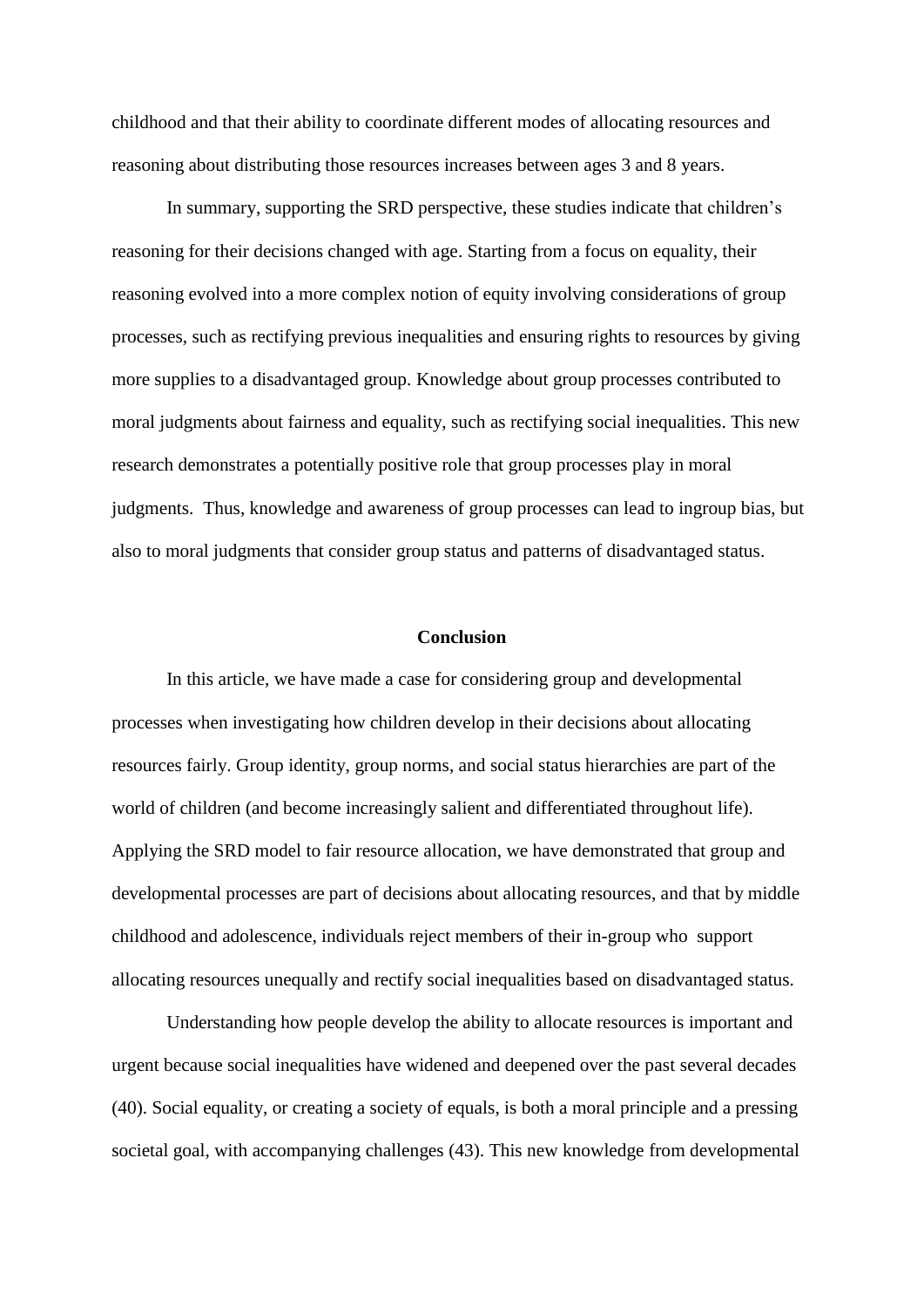science can inform our efforts to teach children how to share resources, focus on fairness and equality while considering disadvantaged status, and weigh both morality and group concerns when allocating resources.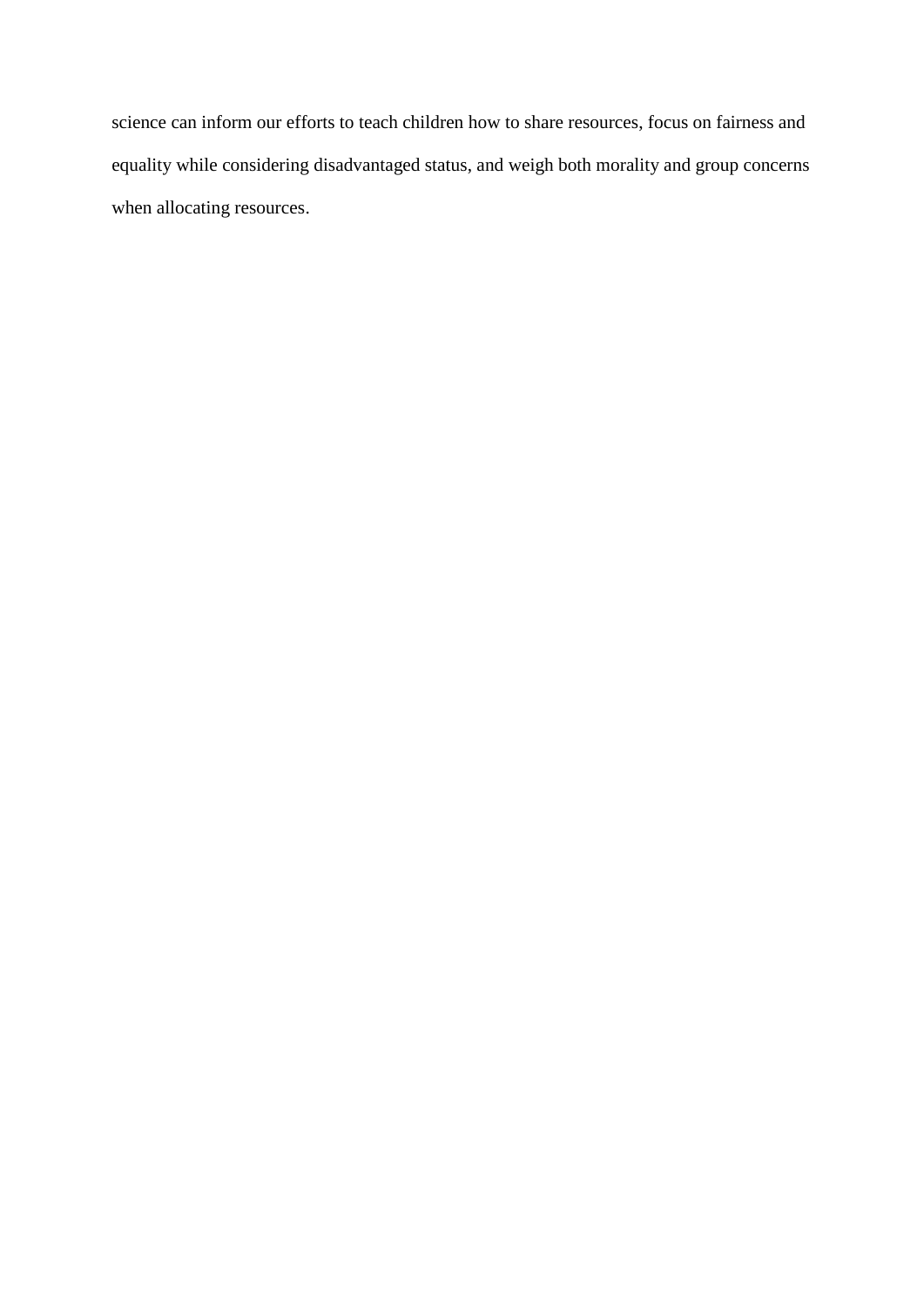## **Authors' Note**

We thank Laura Elenbaas, Luke McGuire, and Michael Rizzo for helpful feedback on the article. The second author was supported by a Research and Scholarship Award from the Graduate School at the University of Maryland.

Correspondence concerning this article should be addressed to Adam Rutland, Department of Psychology, Goldsmiths, University of London, New Cross, London SE14 6NW, UK; e-mail: a.rutland@gold.ac.uk.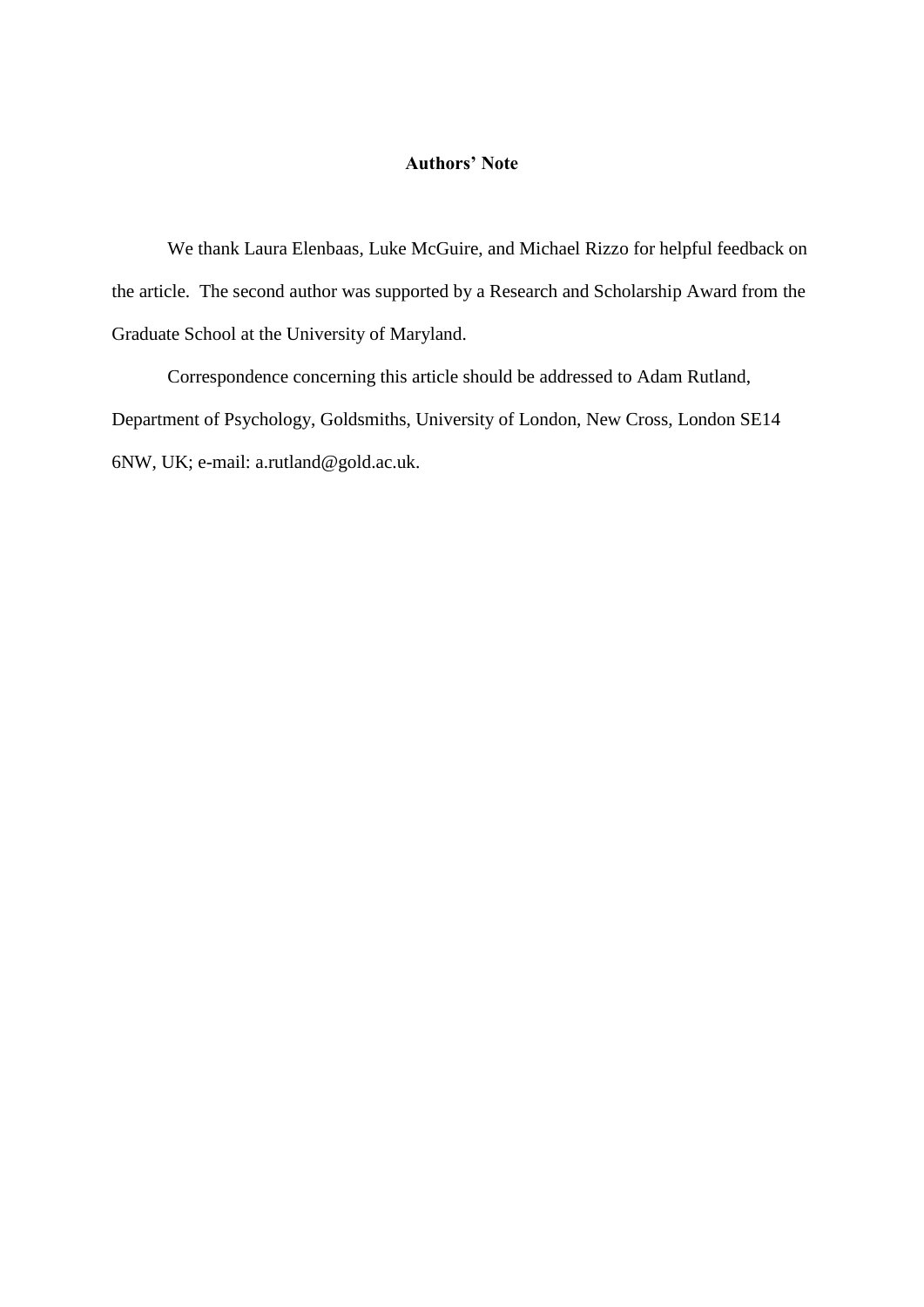### **References**

- <span id="page-14-0"></span>1. Piaget, J. (1932). *The moral judgment of the child*. New York, NY: Free Press.
- <span id="page-14-1"></span>2. Turiel, E, (1983). *The development of social knowledge: Morality and convention*. Cambridge, UK: Cambridge University Press.
- <span id="page-14-2"></span>3. Killen, M., Elenbaas, L., & Rutland, A. (2015). Balancing the fair treatment of others while preserving group identity and autonomy. *Human Development, 58*, 253- 272[AU: Only one page?]. http://dx.doi.org/10.1159/000444151
- <span id="page-14-7"></span>4. Rutland, A. Killen, M., & Abrams, D. (2010). A new social-cognitive developmental perspective on prejudice: The interplay between morality and group identity. *Perspectives on Psychological Science, 5*, 279-291[AU: Only one page?]. http://dx.doi.org/10.1177/1745691610369468
- <span id="page-14-6"></span>5. Killen, M., & Rutland, A. (2011). *Children and social exclusion: Morality, prejudice and group identity*. Oxford, UK: Wiley-Blackwell.
- <span id="page-14-3"></span>6. Paulus, M., & Moore, C. (2014). The development of recipient-dependent sharing behavior and sharing expectations in preschool children. *Developmental Psychology. 50*, 914-921[AU: Just one page?]. http://dx.doi.org/ 10.1037/a0034169
- <span id="page-14-4"></span>7. Ruble, D. N., Alvarez, J., Bachman, M., Cameron, J., Fuligni, A., & Coll, C. G. (2004). The development of a sense of "we": The emergence and implications of children's collective identity. In M. Bennett & F. Sani (Eds.), *The development of the social self* (pp. 29-76). New York, NY: Psychology Press.
- <span id="page-14-5"></span>8. Newheiser, A., Dunham, Y., Merrill, A., Hoosain, L., & Olson, K. R. (2014). Preference for high status predicts implicit outgroup bias among children from low-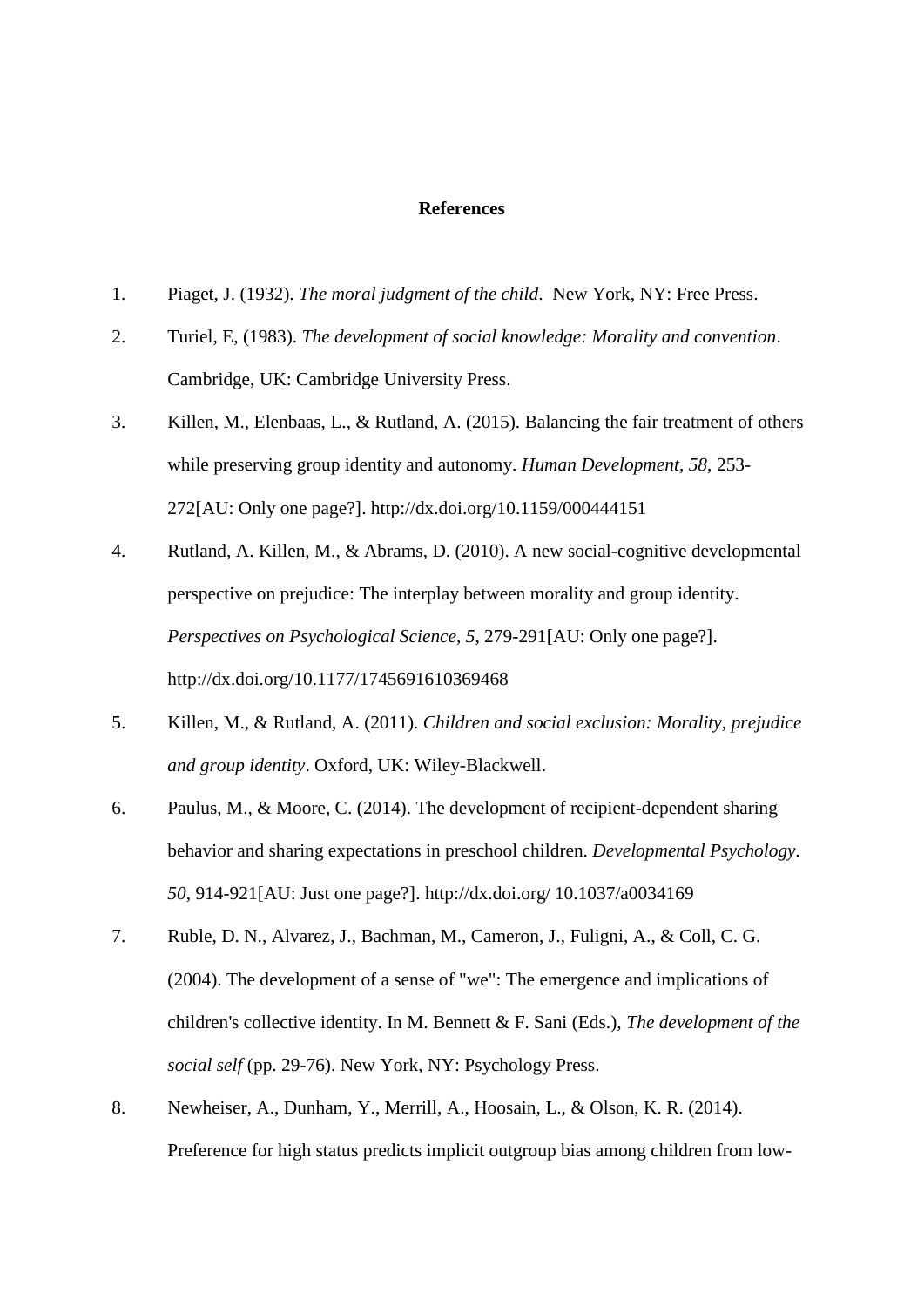status groups. *Developmental Psychology, 50*, 1081-1090. doi: http://dx.doi.org/10.1037/a0035054

- <span id="page-15-0"></span>9. Tajfel, H. (1979). Individuals and groups in social psychology. *British Journal of Social & Clinical Psychology, 18*, 183-190. doi: http://dx.doi.org/10.1111/j.2044- 8260.1979.tb00324.x
- <span id="page-15-1"></span>10. Brown, R. J. (1988). *Group processes: Dynamics within and between groups*. Oxford, UK: Blackwell.
- <span id="page-15-2"></span>11. Abrams, D., & Rutland, A. (2008). The development of subjective group dynamics. In S. Levy & M. Killen (Eds.), *Intergroup attitudes and relations in childhood through adulthood* (pp. 47-65). Oxford, UK: Oxford University Press.
- <span id="page-15-3"></span>12. Rutland, A., Hitti, A., Mulvey, K. L., Abrams, D., & Killen, M. (2015). When does the in-group like the out-group? Bias among children as a function of group norms *Psychological Science, 26*, 834-842. http://dx.doi.org/10.1177/0956797615572758
- <span id="page-15-4"></span>13. Bigler, R. S., Spears Brown, C. S., & Markell, M. (2001). When groups are not created equal: Effects of group status on the formation of intergroup attitudes in children. *Child Development, 72*, 1151-1162. http://dx.doi.org/10.1111/1467- 8624.00339
- <span id="page-15-5"></span>14. Nesdale, D., & Flesser, D. (2001). Social identity and the development of children's group attitudes. *Child Development, 72*, 506-517. http://dx.doi.org/10.1111/1467- 8624.00293
- <span id="page-15-6"></span>15. Nesdale, D., Durkin, K., Maass, A., & Griffiths, J. (2005). Threat, group identification, and children's ethnic prejudice. *Social Development, 14*, 189-205. http://dx.doi.org/10.1111/j.1467-9507.2005.00298.x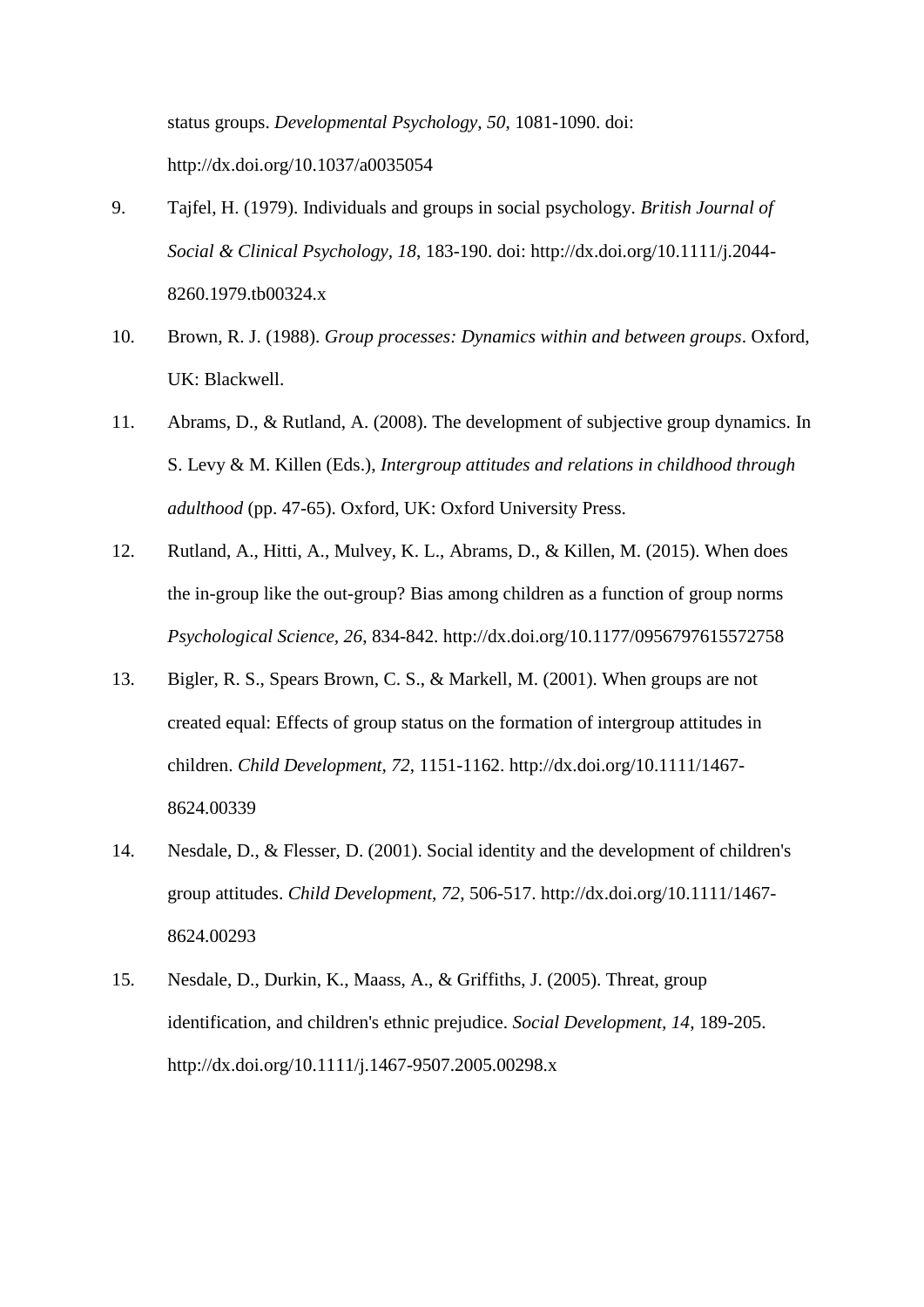- <span id="page-16-0"></span>16. Rutland, A., Cameron, L., Milne, A., & McGeorge, P. (2005). Social norms and selfpresentation: Children's implicit and explicit intergroup attitudes. *Child Development, 76*, 451-466. doi: 10.1111/j.1467-8624.2005.00856.x
- 17. McGuire, L., Rutland, A., & Nesdale, D. (2015). Peer group norms and accountability moderate the effect of school norms on children's intergroup attitudes. *Child Development, 86*, 1290-1297. doi: http://dx.doi.org/10.1111/cdev.12388
- 18. Rutland, A., Brown, R. J., Cameron, L., Ahmavaara, A., Arnold, K., & Samson, J. (2007). Development of the positive-negative asymmetry effect: In-group exclusion norm as a mediator of children's evaluations on negative attributions. *European Journal of Social Psychology, 37*, 171-190. doi: http://dx.doi.org/10.1002/ejsp.342
- <span id="page-16-1"></span>19. Horn, S. S. (2006). Group status, group bias, and adolescents' reasoning about the treatment of others in school contexts. *International Journal of Behavioral Development, 30*, 208-218. doi: http://dx.doi.org/10.1177/0165025406066721
- <span id="page-16-2"></span>20. Warneken, F., & Tomasello, M. (2013). The emergence of contingent reciprocity in young children. *Journal of Experimental Child Psychology, 116*, 338-350. doi: http://dx.doi.org/10.1016/j.jecp.2013.06.002
- <span id="page-16-3"></span>21. Smetana, J. G., Jambon, M., & Ball, C. (2014). The social domain approach to children's moral and social judgments. In M. Killen & J. Smetana (Eds.), *Handbook of moral development* (2<sup>nd</sup> ed., pp. 23-45). New York, NY: Psychology Press.
- <span id="page-16-4"></span>22. Schmidt, M. F. H., & Tomasello, M. (2012). Young children enforce social norms. *Current Directions in Psychological Science, 21*, 232-236. doi: http://dx.doi.org/10.1177/0963721412448659
- <span id="page-16-5"></span>23. Rutland, A., & Killen, M. (2015). A developmental science approach to reducing prejudice and social exclusion: Intergroup processes, social-cognitive development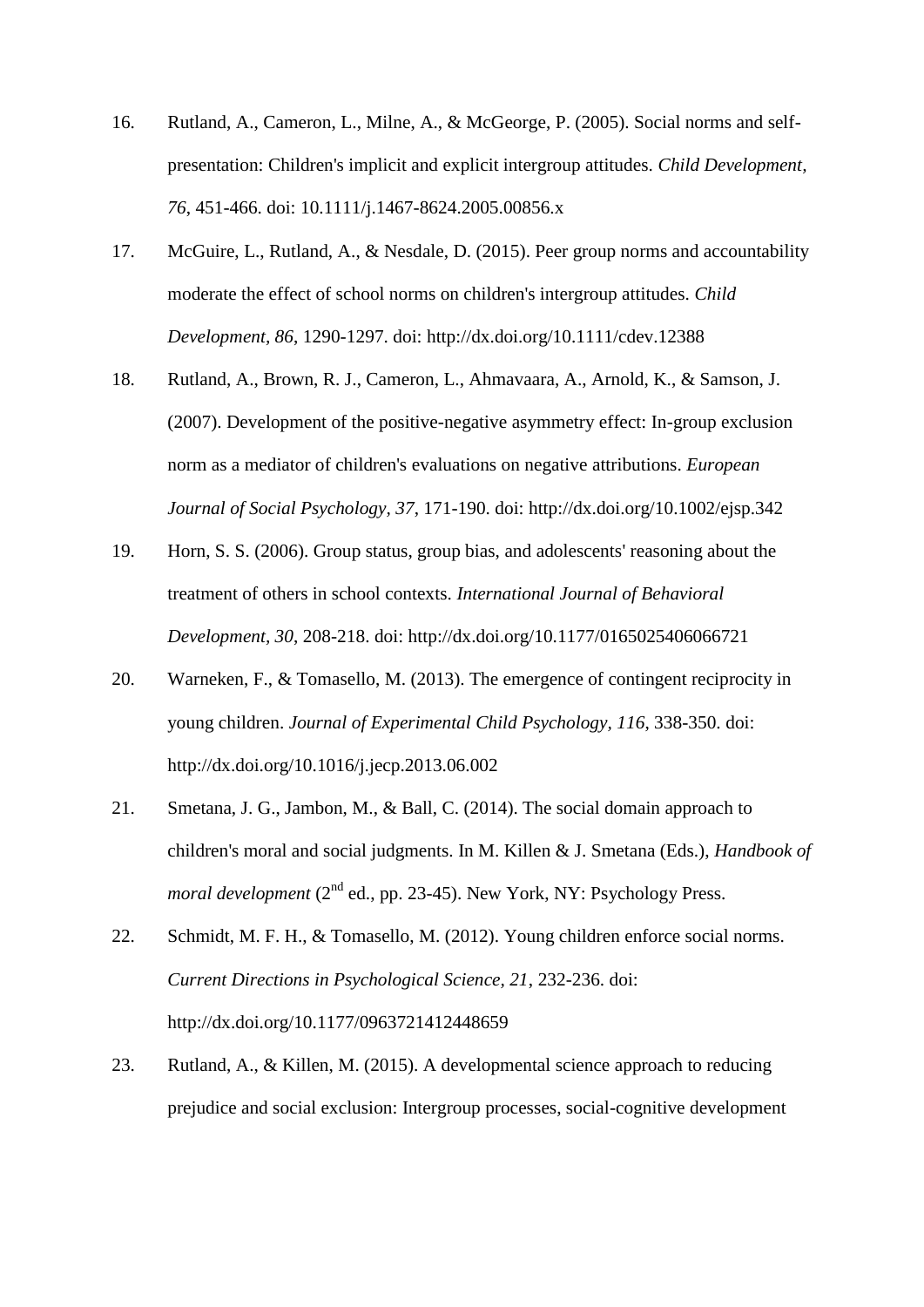and moral reasoning. *Social Issues and Policy Review, 9*, 121-154. doi: doi.org/10.1111/sipr.12012

- <span id="page-17-0"></span>24. Nesdale, D. (2004). Social identity processes and children's ethnic prejudice. In M. Bennett & F. Sani (Eds.), *The development of the social self* (pp. 219-245). Hove, UK: Sage.
- <span id="page-17-1"></span>25. Killen, M. (2007). Children's social and moral reasoning about exclusion. *Current Directions in Psychological Science, 16*, 32-36. doi: http://dx.doi.org/10.1111/j.1467- 8721.2007.00470.x
- <span id="page-17-2"></span>26. Turiel, E. (2002). *The culture of morality: Social development, context, and conflict*. New York, NY: Cambridge University Press.
- <span id="page-17-3"></span>27. Fehr, E., Bernhard, H., & Rockenbach, B. (2008). Egalitarianism in young children. *Nature, 454*, 1079-1083. doi: http://dx.doi.org/10.1038/nature07155
- 28. Leman, P. J., Keller, M., Takezawa, M., & Gummerum, M. . (2009). Children's and adolescents' decisions about sharing money with others. *Social Development, 18*, 711-727. doi: 10.1111/j.1467-9507.2008.00486.x
- 29. Renno, M. P., & Shutts, K. . (2015). Children's social category-based giving and its correlates: Expectations and preferences. *Developmental Psychology, 51*, 533-543. doi: 10.1037/a0038819
- 30. Plötner, M., Over, H., Carpenter, M., & Tomasello, M. (2015). The effects of collaboration and minimal-group membership on children's prosocial behavior, liking, affiliation, and trust. *Journal of Experimental Child Psychology, 139*, 161-173. doi: http://dx.doi.org/10.1016/j.jecp.2015.05.008
- <span id="page-17-4"></span>31. Cooley, S., & Killen, M. (2015). Children's evaluations of resource allocation in the context of group norms. *Developmental Psychology, 51*, 554-563. doi: doi.org/10.1037/a0038796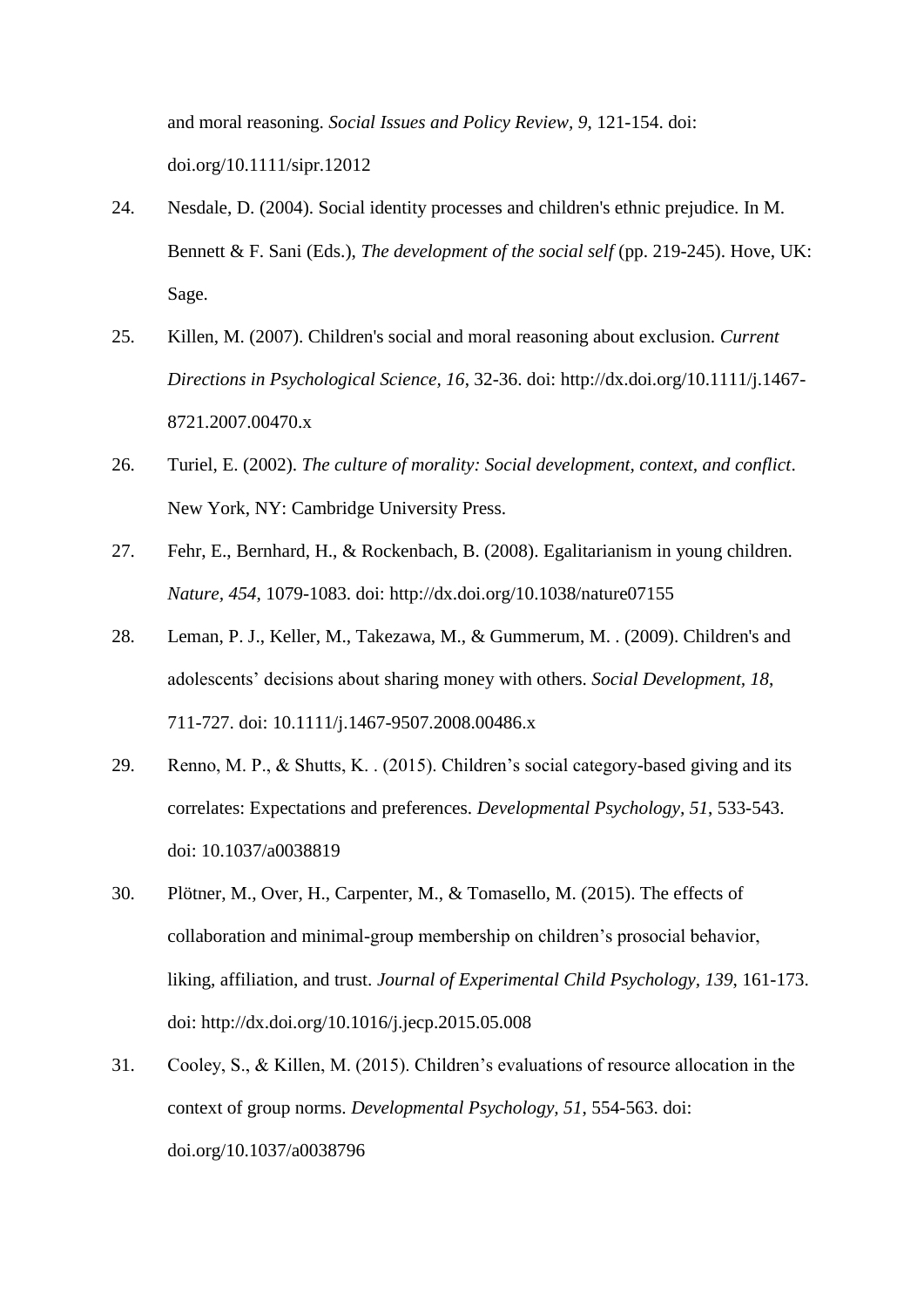- <span id="page-18-0"></span>32. Mulvey, K. L. , Buchheister, K., & McGrath, K. (2016). Evaluations of intergroup resource allocations: The role of theory of mind. *Journal of Experimental Child Psychology*, 142, [AU: Please add volume number], 203-211. doi: http://dx.doi.org/10.1016/j.jecp.2015.10.002
- <span id="page-18-1"></span>33. Abrams, D., Rutland, A., Pelletier, J., & Ferrell, J. (2009). Children's group nous: Understanding and applying peer exclusion within and between groups. *Child Development, 80*, 224-243. doi: 10.1111/j.1467-8624.2008.01256.x
- 34. Rutland, A. (2013). How do children learn to actively control their explicit biases: The role of recursive reasoning about mental states and group norms? In M. R. Banaji & S. A. Gelman (Eds.), *Navigating the social world: What infants, children, and other species can teach us* (pp. 336-340). New York, NY: Oxford University Press.
- 35. FitzRoy, S., & Rutland, A. (2010). Learning to control ethnic intergroup bias in childhood. *European Journal of Social Psychology, 40*, 679-693. doi: 10.1002/ejsp.746
- <span id="page-18-2"></span>36. Malti, T., & Ongley, S. F. (2014). The development of moral emotions and moral reasoning. In M. Killen & J. Smetana (Eds.), *Handbook of moral development* (2nd ed., pp. 163-183). New York, NY: Psychology Press.
- <span id="page-18-3"></span>37. Mulvey, K. L. , Hitti, A., Rutland, A., Abrams, D., & Killen, M. (2014). When do children dislike in-group members?: Resource allocation from individual and group perspectives. *Journal of Social Issues, 70*, 29-46. doi: http://dx.doi.org/10.1111/josi.12045
- <span id="page-18-4"></span>38. McGuire, L., Rutland, A., Rizzo, M., & Killen, M. (2016, September [AU: Please add month paper was presented]). *How group and generic norms affect childrens' and adolescents' resource allocation decisions*. Paper presented at the British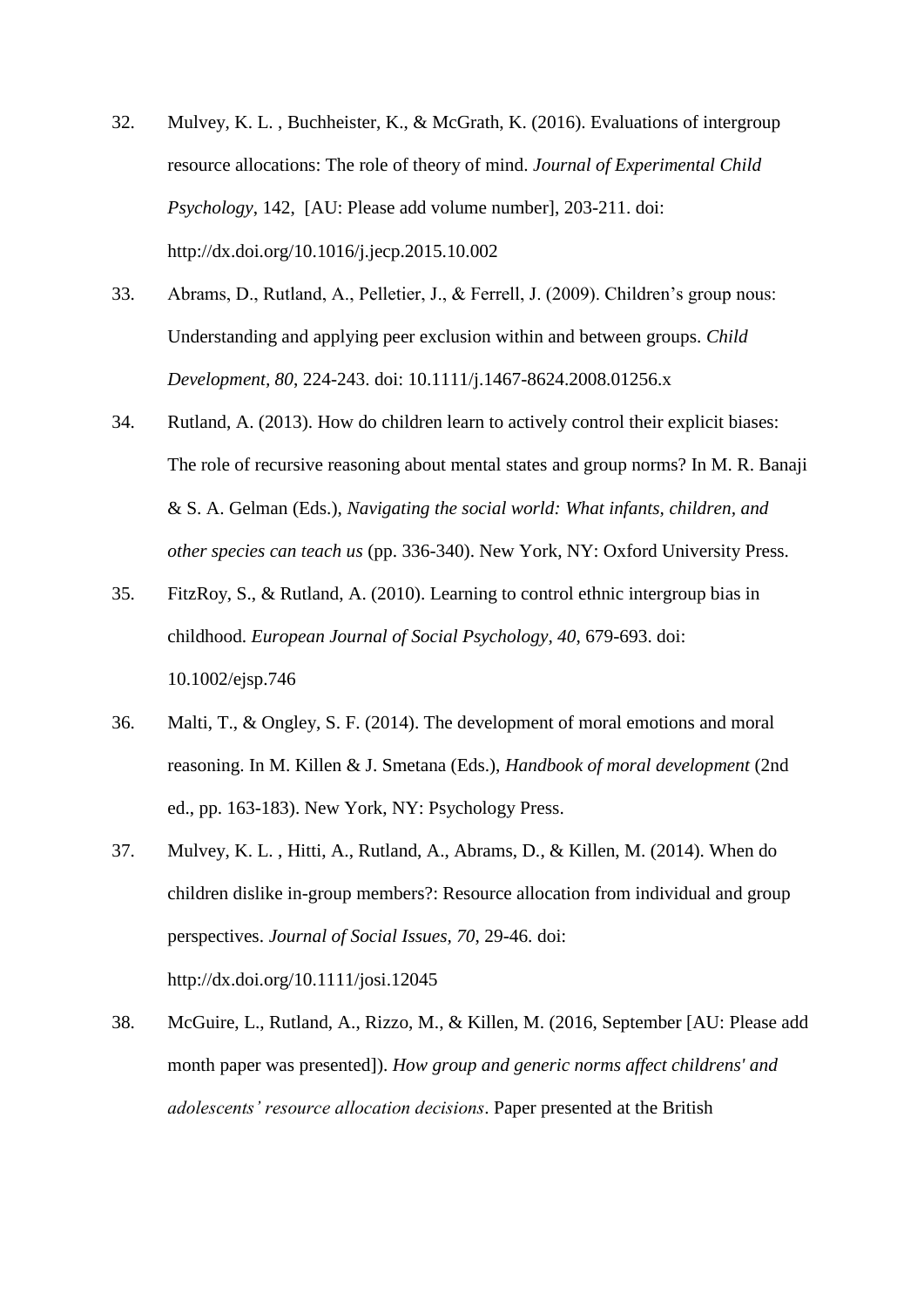Psychological Society Developmental Section Annual Conference, Belfast, Northern Ireland, UK.

- <span id="page-19-0"></span>39. Killen, M., Rutland, A., Abrams, D., Mulvey, K. L., & Hitti, A. (2013). Development of intra- and intergroup judgments in the context of moral and social-conventional norms. *Child Development, 84*, 1063-1080. doi: 10.1111/cdev.12011
- <span id="page-19-1"></span>40. Ridgeway, C. (2014). What status matters for inequality. *American Sociological Review, 70*, 1-16. doi: 10.1177/0003122413515997
- <span id="page-19-2"></span>41. Elenbaas, L., & Killen, M. (2016). Children rectify inequalities for disadvantaged groups. *Developmental Psychology, 52*, 1318-1329. doi: http://dx.doi.org/10.1037/dev0000154
- <span id="page-19-3"></span>42. Rizzo, M. T., & Killen, M. . (2016). Children's understanding of equity in the context of inequality. *British Journal of Developmental Psychology*. [AU: Please add volume number and page numbers- NOT YET AVAILABLE] doi: http://dx.doi.org/10.1111/bjdp.12150
- <span id="page-19-4"></span>43. Scheffler, S. (2015). The practice of equality. In C. Fourie, F.Schuppert, & I. Wallimann-Helmer (Eds.), *Social equality: On what it means to be equals* (pp. 21-44). Oxford, UK: Oxford University Press.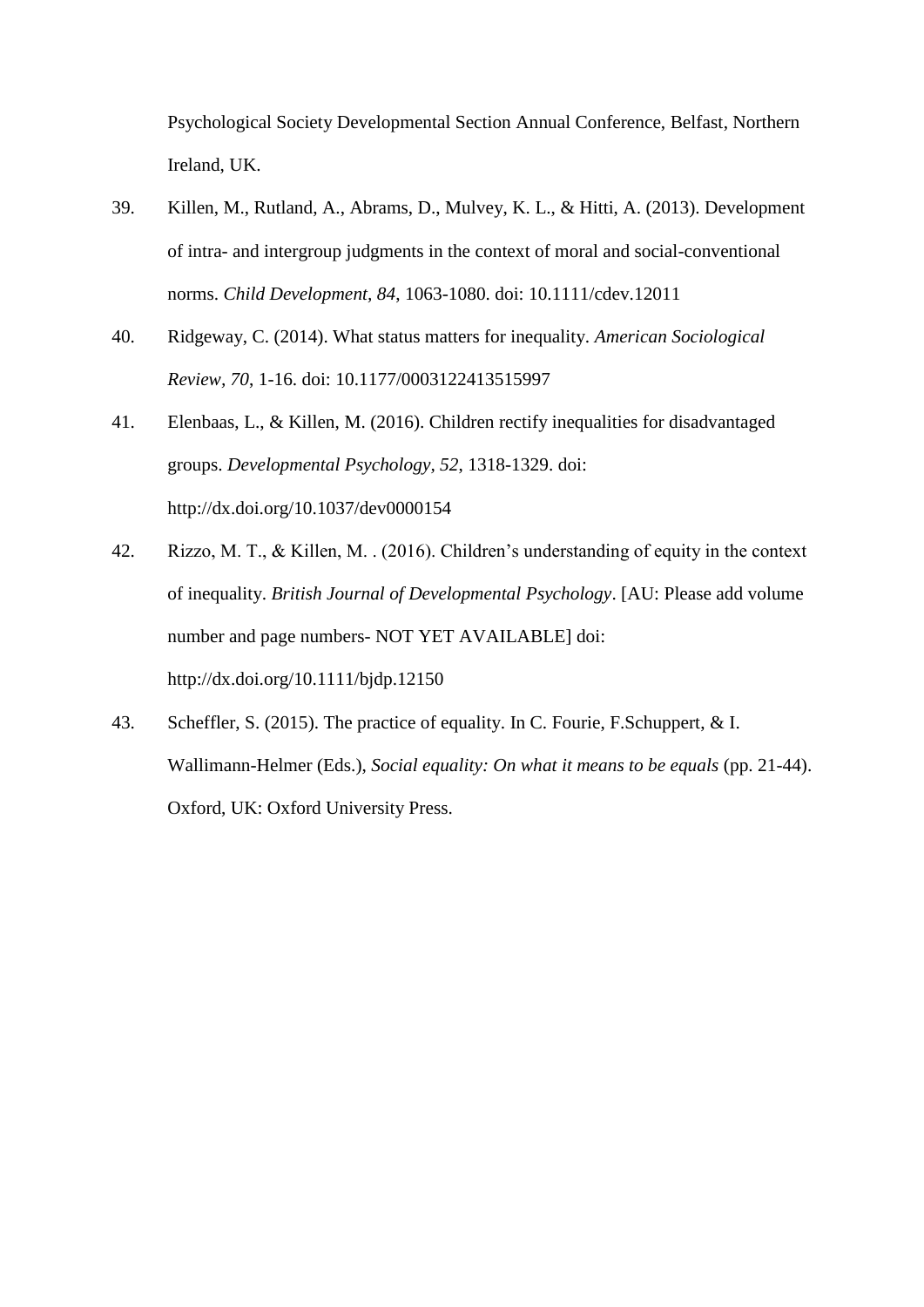



[Production note: Please change heading on figure to read "in-group" instead of "in-group" (removing the hyphen).]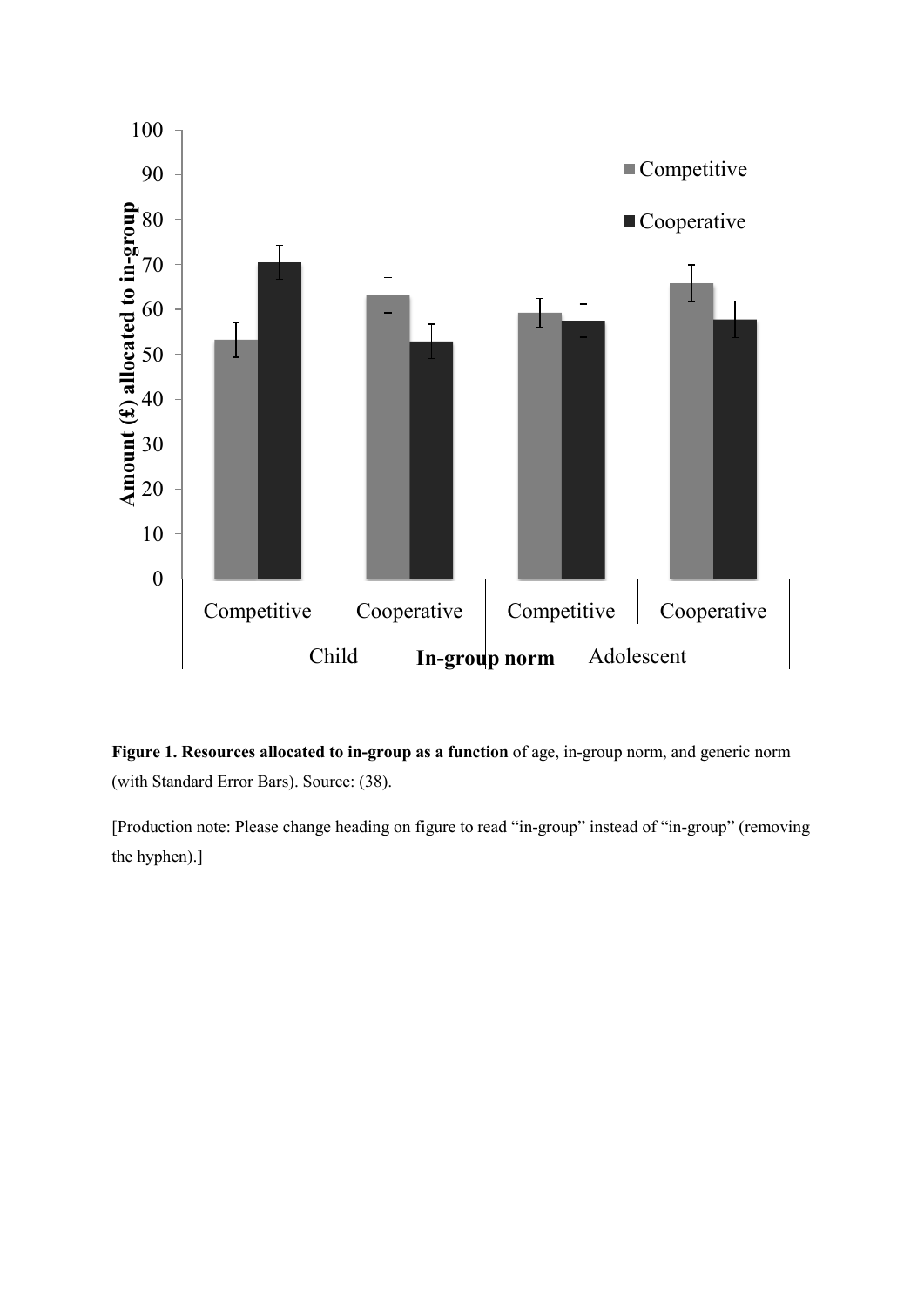## Table 1

# *Summary of Favorability Judgments of Group Deviants*

[AU: This title is too long per APA style. Please shorten it and put the rest of it as a note below the table.]

|                 |                                                      | <b>Group Identity Factor</b> |                         |
|-----------------|------------------------------------------------------|------------------------------|-------------------------|
|                 |                                                      | In-group                     | Outgroup                |
|                 |                                                      | (Gender)                     | (Gender)                |
|                 | <b>Supporting</b>                                    | <b>Highly favorable</b>      | <b>Highly favorable</b> |
|                 | Equal (equal<br>resources for<br>ingroup and         | but favorability             | across age groups       |
|                 | outgroup)                                            | declined in                  |                         |
| <b>Equality</b> |                                                      | support with age             |                         |
| <b>Factor</b>   | <b>Supporting</b>                                    | Unfavorable but              | Highly                  |
|                 | <b>Unequal</b> (more<br>resources for<br>the ingroup | favorability                 | unfavorable             |
|                 | than for the<br>outgroup)                            | increased with               | across all age          |
|                 |                                                      | age                          | groups                  |

Note: Group deviants were individuals who challenged their group's norm about equal or unequal allocation of resources between the in-group and outgroup. Source: (39).